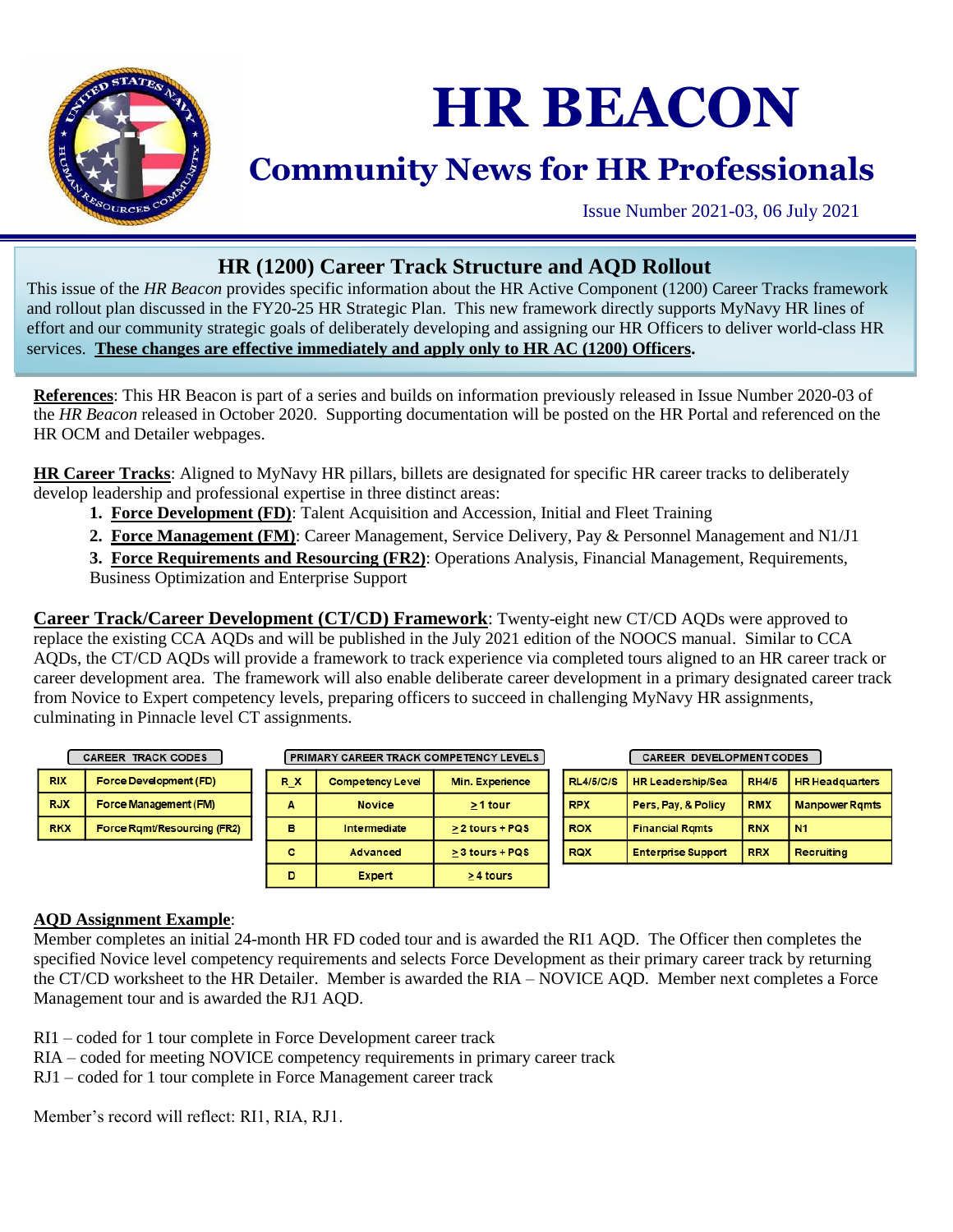**HR Billet List Changes**: The HR 1200 Billet List has been revised to reflect Career Track designation and if applicable Command/Leadership/Sea, milestone, career development code, and headquarters assignment. Per the NOOCS manual and CT/CD Business rules, a CT/CD AQD will be awarded by the HR Detailer to a member's record once minimum tour completion requirements in designated assignments have been met with the numeric third digit (1-9) signifying the completed tour count in that career track or career development area.

**CT/CD AQD Rollout Process**: All AC HR Officers will complete a new CT/CD worksheet. The new AQD framework will be implemented in phases, prioritizing board eligible officers first, progressing to the remainder the community. You will be contacted via email by the HR Detailing team when you will be given a CT/CD worksheet, autopopulated with your billet history to reflect the AQDs earned from your tour experience. **It is imperative to quality check the generated AQD codes and respond to the HR Detailer within the required suspense date.** The expectation is that officers will be assigned into a primary career track (FD, FM, FR2) no later than 12 years commissioned service (YCS). Officers still in their initial HR tour or less than 12 YCS may elect to defer their Career Track declaration. Additional information is included in the CT/CD Business Rules.

**CT Competency Level Assignment**: In conjunction with the CT/CD AQD rollout, officers will have the opportunity to be assigned to a designated career track. For this rollout, HR Officers have the ability to choose **one** of the three career tracks. Once assigned to a career track, HR Officers are eligible to earn a separate competency level AQD. These AQDs will be assigned to the designated career track only and be represented by an alphabetic third digit (A-Novice, B-Intermediate, C-Advanced, D-Expert). Officers will also retain the AQDs related to tour experience in any of the 3 career tracks. The three part awarding criteria for a competency level AQDs are:

CT Designation  $+$  Minimum tour completion requirements met in  $CT +$  Competency Level Rqmts



More information on Competency level AQD assignment is available in the CT/CD business rules and will be published in a future HR Beacon.

#### **Next Steps/Additional Information**

- $\triangleright$  Additional HR Beacons will be published to provide information on HR Command/Milestone Business Rule changes and HR Competency Level Assignment.
- $\triangleright$  Additional information will be presented in recorded webinars, briefings, and at the HRPDTC.
- $\triangleright$  The HR Portal will be the main repository for Career Track information and guidance.